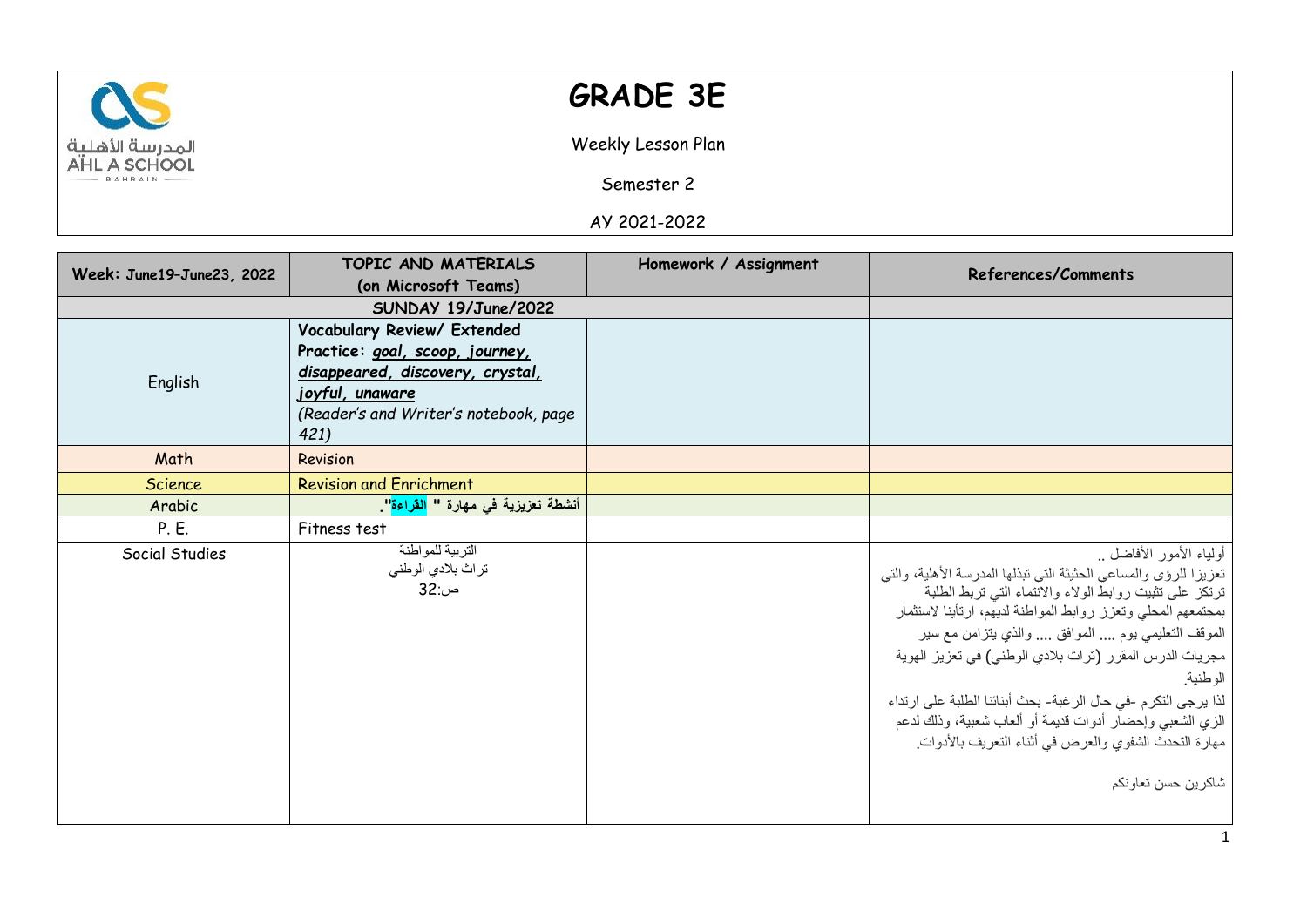|                        | MONDAY 20/June/2022                                                                                        |        |
|------------------------|------------------------------------------------------------------------------------------------------------|--------|
| English                | Spelling Review/Extended Practice:<br>Multisyllabic Words<br>(Reader's and Writer's notebook, page<br>423) |        |
| Math                   | Revision                                                                                                   |        |
| <b>Science</b>         | <b>Revision and Enrichment</b>                                                                             |        |
| Arabic                 | أنشطة تعزيزية في مهارة " <mark>التعبير</mark> ".                                                           |        |
| Music                  | Performing.<br><b>Musical Games</b>                                                                        |        |
| French                 | Revision : les chiffres de 20 a 50                                                                         |        |
|                        | TUESDAY 21/June/2022                                                                                       |        |
| English                | <b>Grammar/ Extended Practice:</b><br>Commas<br>(Reader's and Writer's notebook, page<br>422)              |        |
| Math                   | Revision                                                                                                   |        |
| <b>Science</b>         | <b>Revision and Enrichment</b>                                                                             |        |
| Arabic                 | أنشطة تعزيزية في " القواعد النَّ َحوية" <mark>.</mark>                                                     |        |
| <b>Islamic Studies</b> | تلاوة القرآن الكريم<br>(تلاوة سورة الأعلى(الآيات 1-10<br>صفحة :36                                          |        |
| French                 | Revision : les chiffres de 20 a 50                                                                         | Ronnes |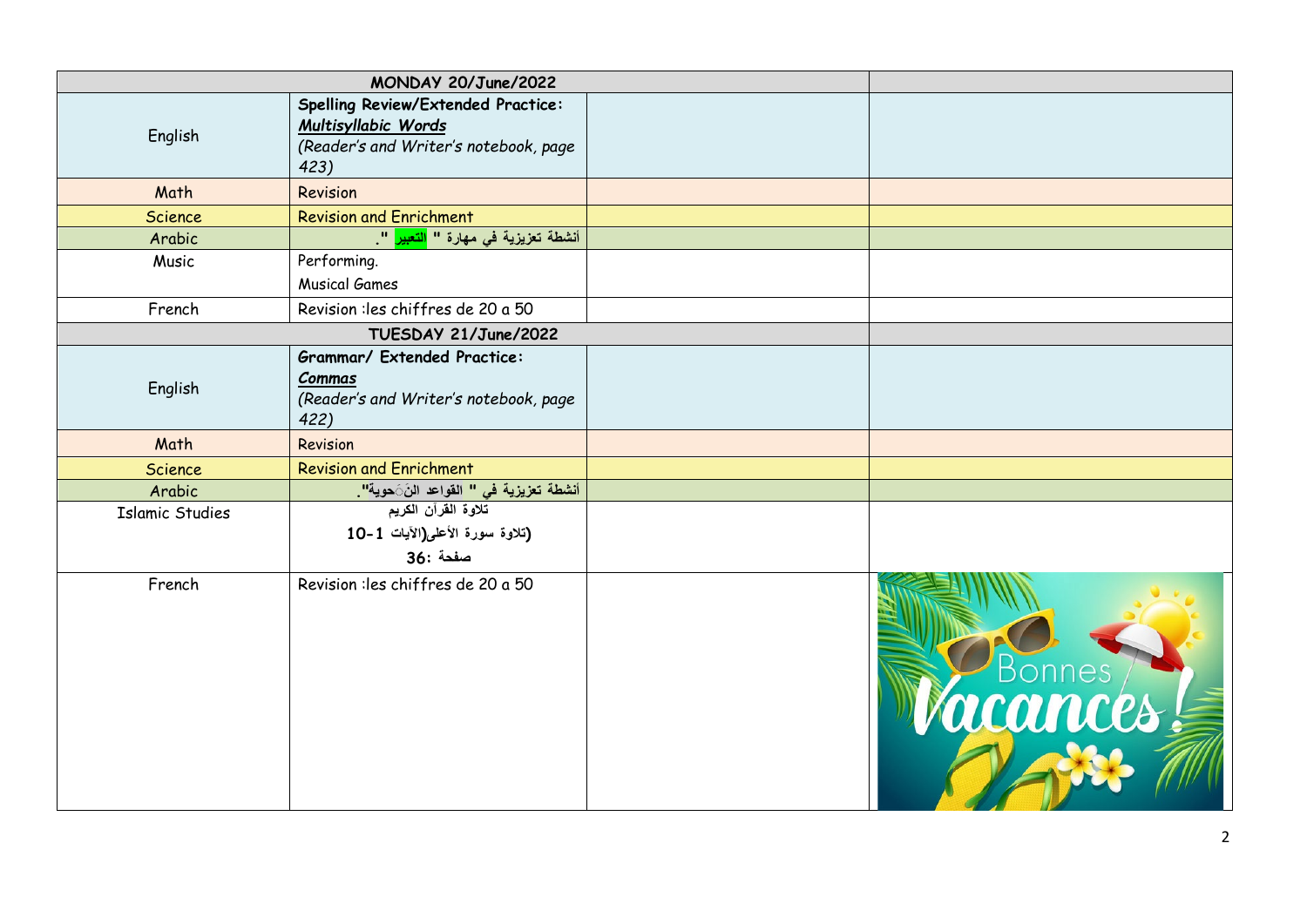|                | WEDNESDAY 22/June/2022                                                                                                                  |                               |
|----------------|-----------------------------------------------------------------------------------------------------------------------------------------|-------------------------------|
| English        | Extensive Lesson Recall: Unit<br>Review, group competitions,<br>individual activity                                                     |                               |
| Math           | Revision                                                                                                                                |                               |
| Science        | <b>Revision and Enrichment</b>                                                                                                          |                               |
| Arabic         | أنشطة تعزيزية في مهارة " <mark>الإملاء"</mark> .                                                                                        |                               |
| Art            | Portrait                                                                                                                                |                               |
| S.T.E.A.M      | <b>Charades</b><br>Whole class game<br><b>Note:</b> Please bring in the STEAM<br>Notebooks - which will be<br>collected by the teacher. | -HAPPY-<br>SUMMER<br>HOLIDAYS |
|                | THURSDAY 23/June/2022                                                                                                                   |                               |
| English        | Extensive Lesson Recall: Unit<br>Review, group competitions,<br>individual activity<br>* English In-class Recognition<br>Ceremony       |                               |
| Math           | Revision                                                                                                                                |                               |
| <b>Science</b> | <b>Revision and Enrichment</b>                                                                                                          |                               |
| Arabic         | لقاء حواري " <mark>لحظات لا تنسى "</mark>                                                                                               |                               |